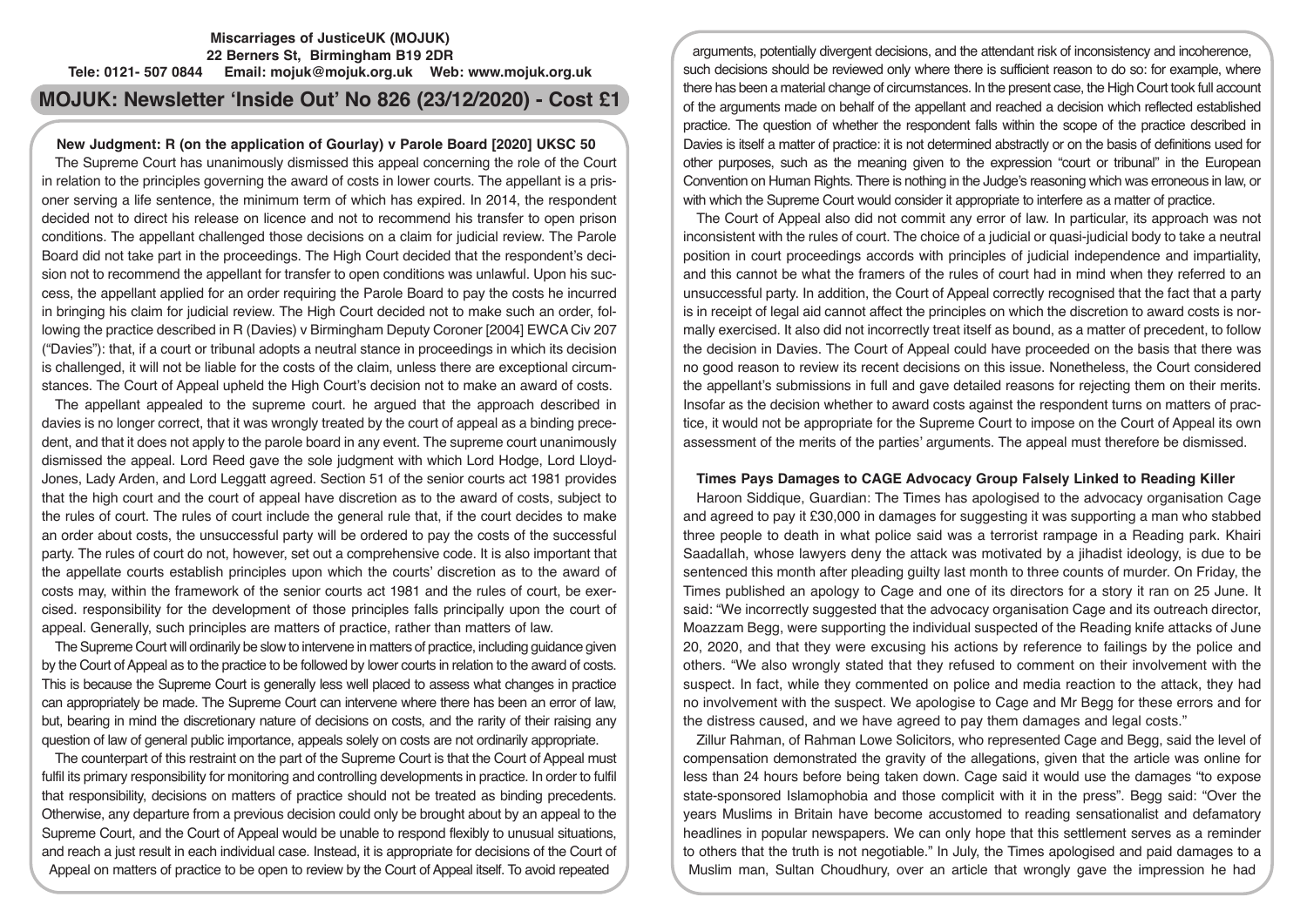extremist views on female genital mutilation. In 2018, the Independent Press Standards Organisation upheld a complaint against the Times in relation to the third in a series of front pages about a "white Christian child" that the paper reported had been left distressed after being placed in foster care with two Muslim households in Tower Hamlets over a period of six months. It later emerged that the child's grandmother also had a Muslim background.

#### **Young Black Males In London '19 Times More Likely to be Stopped and Searched**

*Vikram Dodd, Guardian:* Young black males in London were 19 times more likely to be stopped and searched than the general population, a study of official data shows. The tactic, dogged by claims of racial profiling, was concentrated in deprived areas, and the success rate for searches turning up something potentially unlawful had fallen from two years ago, the research by University College London's institute for global city policing found. Researchers examined official stop and search data in the capital from July to September, when 67,997 people and vehicles were stopped by officers. Of those stops, 97% were carried out by the Metropolitan police, the rest by City of London and British Transport Police officers. The Met reacted by saying it was not targeting young black males and only deployed stop and search in high violence and high crime areas, taking thousands of weapons a year off the streets.

Victor Olisa, a former lead for the Met on stop and search, said the study revealed profiling, which was shredding confidence in Britain's biggest force. To carry out a stop an officer needs to have reasonable suspicion of an offence, with 95% of reasons given being drugs, weapons or stolen goods. The study also found that young black males were 28 times more likely to be stopped on suspicion of carrying weapons than the general population. Increases in stops by the Met have been justified as being necessary to tackle knife crime. The study found one in six reasons for a stop was for weapons, while 65% was for drugs. The research looked not just at the ethnicity of who was being stopped, but their age and gender, and found huge disparities. More than nine in 10 stops were of males, with the young much more likely to be stopped. The study said: "Being male and being aged under 35 are more powerful predictors of a group having a higher search rate than that group being non-white. The reasons for these differences are likely to be complex: many types of offending are concentrated among some groups (particularly young men) as well as in some neighbourhoods, and there are longstanding issues of bias and stereotyping among police and in society." The study also found that the success rate for stops had fallen, from 28% in 2018 to 22% between March and September this year. Half of the searches occurred in 9% of neighbourhoods and 69% of searches were in neighbourhoods more deprived than average.

Commander Jane Connors, who leads on combating violence for the Met, told the Guardian: "We don't target young black males with stop and search. "We put stop and search into areas with the most violence and the most crime. A lot of those areas have high deprivation." Connors said that 5,000 weapons, including guns and serrated knives designed to kill, were taken off the street every year: "Stop and search is an investigative tool and it's about being able to look for these items people should not have." She said the vast majority of around 250,000 stops a year are carried out professionally and the Met was conscious that in black communities, they enjoyed lower trust and confidence. Olisa, who led on stop and search for the force from 2006 to 2008 and was a lead on diversity in 2016-17, said: "For me this is clear evidence the Met is targeting young black boys based on stereotypes and not backed by reasonable suspicion. "This clearly does not represent evidence-based policing or intelligence-led policing. It indicates it has become more random than it was before." The former Met chief superintendent said black people in London, including the

young and professionals, increasingly did not feel they were being "policed by consent", which is the guiding philosophy of British law enforcement. "Given this data I would question whether the black community would feel they are being policed by consent," he said. "My friends and family living in London who are black, do not feel they are being policed by consent." Dr Matt Ashby, who led the UCL study, said: "There is no question young black males are much more likely to be searched. The only question is are the Met justified in doing so. "The proportion of searches that are for the most harmful items such as weapons is going down and the proportion of searches resulting in no further action going up, which suggests searches may have become less effectively targeted as the number of searches increased in the past two years."

#### **Judge Orders Jury to Clear Eltiona Skana of Murdering Emily Jones in Bolton**

*Matthew Weaver, Guardian:* A woman with a history of violence and mental health problems who confessed to killing seven-year-old Emily Jones, has been cleared of murder. Eltiona Skana, 30, admitted manslaughter on the grounds of diminished responsibility but was on trial in the crown court in Manchester after pleading not guilty to murder. The judge, Mr Justice Wall, directed the jury to formally return a not guilty verdict after the prosecution withdrew the murder charge and offered no further evidence. The move came after the court heard testimony on Thursday from a consultant forensic psychiatrist treating Skana at the high-security Rampton hospital in Nottinghamshire. Michael Brady QC, prosecuting, told the court there was no realistic prospect of a conviction on the murder charge. Mr Justice Wall will sentence Skana for manslaughter on Tuesday. Emily had gone to Queen's Park in Bolton with her father, Mark Jones, on the afternoon of Mother's Day and was riding her scooter when she spotted her mother, Sarah Barne, jogging. She was calling out to her mother as she scooted past the park bench where Skana was sitting, alone and armed with a craft knife. Skana grabbed Emily and cut her throat, before running off. The defendant was later detained under the Mental Health Act.

The prosecution had alleged that, although it was accepted Skana suffered mental health difficulties, it was for the jury to decide whether this was a case of murder, rather than manslaughter. It questioned whether Skana's poor mental health was a "convenient excuse" for her actions. Prosecutors told the jury of a conversation between Skana and a nurse in Rampton that pointed to the attack being planned, and therefore a calculated killing rather than manslaughter. Skana told the nurse: "It was premeditated, I waited in a park and picked my victim, I did what I did then tried to run away." But the court was told the conversation took place at a time when Skana was not taking her anti-psychotic medication at the hospital. The court heard Skana, originally from Albania, came to the UK in 2014 and had been having monthly injections of anti-psychotic drugs since 2017. She told medics this medication had caused her mental health to deteriorate and she began taking tablets instead. From mid-December 2019 until 11 March, Skana had no face-to-face contact with her mental health workers, the jury heard. Earlier, in 2017, Skana had stabbed her mother, and in another incident attacked her sister and had been admitted to psychiatric hospitals three times.

Dr Syed Afghan, her consultant at Rampton, agreed Skana became psychotically violent when not taking her medication. Simon Csoka QC, defending, asked him: "You would agree that there's ample evidence in her past medical history of paranoid schizophrenia? Remitting and relapsing and leading to psychotic violence when in relapse?" Afghan replied: "Violence while under psychosis, while she's been psychotic she's been violent, yes."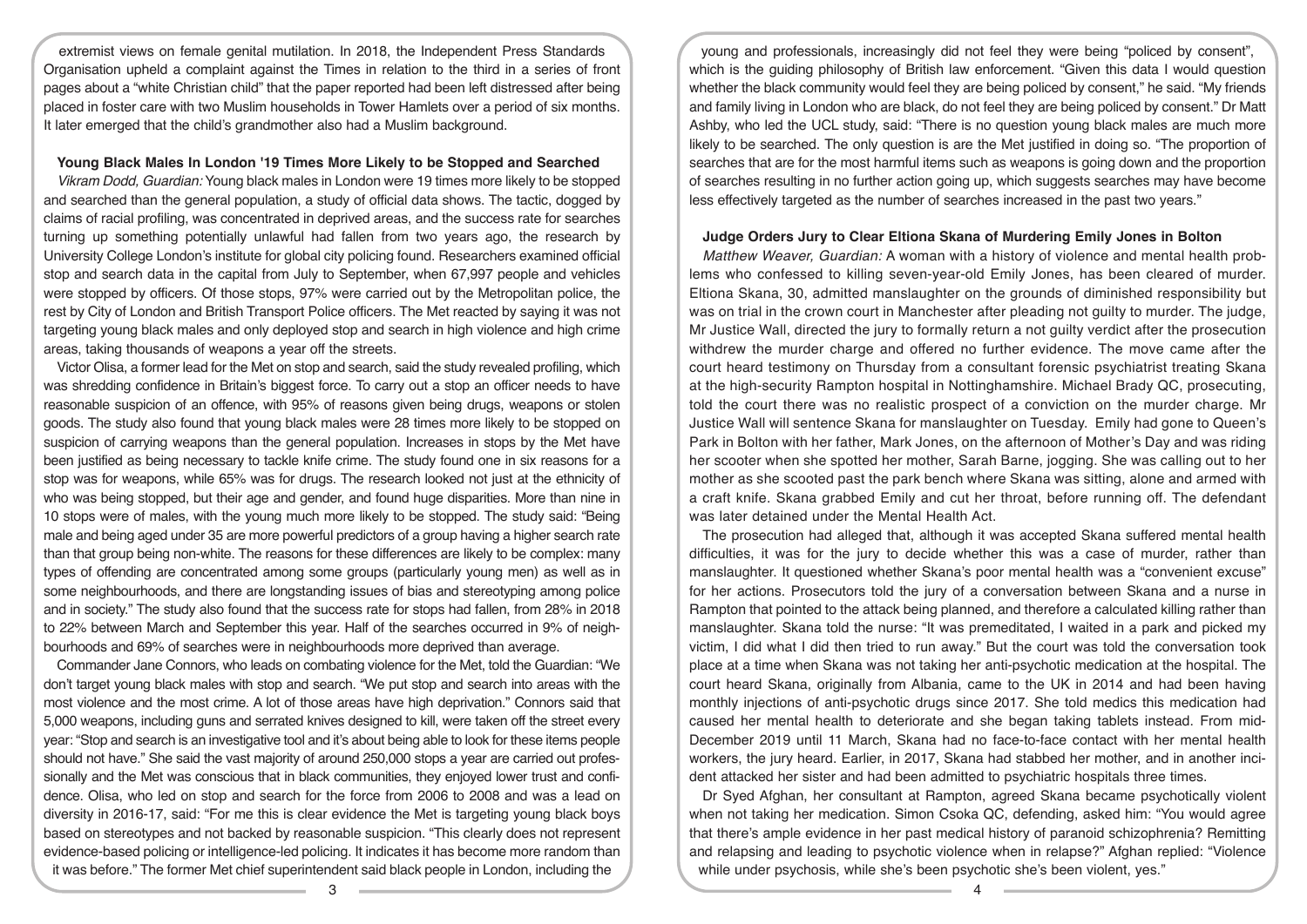#### **Commission Proposes Block on 'Vexatious' Misconduct Prosecutions**

The ancient common law offence of misconduct in public office is 'too ill-defined and uncertain to be maintained in the criminal law' the Law Commission has concluded, recommending its replacement with two new offences. The proposed reform would also block 'vexatious' private prosecutions of public figures. The recommendations appear in the final report of an eight-year review of what the law reform body called one of the most challenging policy areas it has examined in recent years.

If enacted, the commission's recommendations would: Replace the misconduct in public office offence, which carries a maximum penalty of life in prison, with two offences: an offence of corruption in public office, and an offence of breach of duty in public office. These new offences would make the law clearer and easier to follow, the commission said. Focus the criminal law on the worst forms of misconduct, leaving space for other consequences such as disciplinary proceedings in less serious cases. Set out a list of positions that constitute 'public office' for the offences. 'With the line between public and private sectors sometimes blurred, this will provide greater clarity and certainty as to the positions covered,' the commission said. Prosecutions would require the consent of the director of public prosecutions to ensure that the right cases are prosecuted, and to prevent 'vexatious private prosecutions'. In June last year High Court judges threw out an attempt to prosecute Boris Johnson, then a candidate for the leadership of the Conservative Party, over statements made during the EU referendum campaign.

Commenting on the recommendations, Professor Penney Lewis, criminal law commissioner, said: 'The offence of misconduct in public office has been rightly criticised for being outdated, vague, and open to misuse. Our recommendations will clarify and modernise the law, while ensuring that public office holders are held to account for serious breaches of the trust that the public places in them.' The commission's recommendations were laid in parliament on the 3rd December.

#### **Met Faces Legal Action Over Spies' Use of Dead Children's Identities**

Rob Evans, Guardian:In a tactic that was used routinely for more than three decades, at least 42 undercover officers created fake personas based on the details of dead children. The relatives of dead children whose identities were stolen by undercover police officers have launched legal action against the Metropolitan police over their resulting trauma. The bereaved families were devastated after discovering police spies who infiltrated political groups had used the identities of their young relatives without consulting or informing them. The victims include a boy who died at birth, a five-year-old who was killed in a plane crash, a severely disabled boy who died at the age of six, and a teenager who drowned at sea.

Four families have started legal action against the Met, saying they are appalled and angered at the conduct of the undercover officers. Their legal action, which has been submitted in a formal claim to Scotland Yard, alleges the Met misused private information and intruded on their personal grief, causing them distress and damaging their mental health. Before the start of their deployments, the officers spent hours trawling through birth and death certificates in official archives to select suitable candidates. They were then issued with fabricated identity records, such as driving licences and passports, in the name of the dead child.

To make their fake identities more credible, the officers visited the neighbourhoods where the children had lived and even visited their graves. To familiarise themselves with the identity they were adopting, the spies also researched the children's family members, including parents and siblings. A declassified handbook, written by one of the spies, referred to the undercover officers "assuming squatters' rights over the unfortunate's identity for the next four

years" – the typical length of a deployment. The tactic was described by MPs as "ghoulish and disrespectful" after it was first exposed by the Guardian in 2013. Those taking legal action include Frank Bennett and Honor Robson, whose 18-year-old brother, Michael Hartley, died on his first trip working on a trawler. His body was never found but they believe he fell overboard in 1968. They believe that the loss led to his mother's depression and subsequent suicide in 1977. Recently they discovered that an undercover officer had used Hartley's identity to infiltrate two leftwing organisations, the Socialist Workers party and the Revolutionary Communist Group, between 1982 and 1985. Bennett said he was "totally disgusted" by the police's conduct, adding that he never believed the English police would stoop to such depths.

The family of Kevin Crossland, who died in a plane crash at the age of five in 1966, are also part of the legal action. Kevin's sister and mother were also killed when the plane crashed in Yugoslavia on their holiday flight from Luton. The family said his father, Malcolm, survived with multiple injuries, severe burns and "enormous guilt that he was not able to save his family". Mark Crossland said he felt "immediate devastation, fear and confusion" when he discovered his half-brother's identity had been stolen. Mark's mother, Liisa, who married Malcolm after the crash, was struggling to cope with the discovery. Malcolm died of cancer in 2001. At that time, Kevin's identity was being used by an undercover officer, James Straven, who infiltrated animal rights groups for five years.

Faith Mason, 72, gave birth to her first son, Neil, in 1963 at the age of 16. Neil developed a series of physical disabilities and died at the age of six. At the time of his death, her husband had left her with three small children to look after. Last year, she discovered an undercover officer had used Neil's name to infiltrate the Revolutionary Communist party and the anarchist group Class War between 1989 and 1993. She said the discovery brought back the trauma of losing her son. The last undercover officer known to have used a dead child's identity was Rod Richardson, who pretended to be an anti-capitalist protester between 2000 and 2003 in radical groups in London and Nottingham. The real Rod Richardson had been born in a south London hospital on 5 January 1973 but died two days later. His mother, Barbara Shaw, has said that discovering the police had used Rod's name caused her to mourn his death a second time. "He is still my baby. I'll never forget him."

The fake Richardson was unmasked following investigations by the Guardian and the campaigners he spied on. The other families were informed in recent years that the police had appropriated their relatives' identities by a judge-led public inquiry that is examining the undercover infiltration of more than 1,000 political groups since 1968. The police are said to have informally called the process of searching for a dead child's identity "doing the Jackal run" – a reference to Frederick Forsyth's 1971 novel, The Day of the Jackal, in which the technique was described. In a statement, the Met police said: "The claims relate to the historical use of deceased children's identities by undercover officers. The Metropolitan police is investigating the claims and is unable to comment further at this time."

## **Silent Murder Defendant's Vindication**

*Doughty Street Chambers:* On Tuesday last week BB, who did not give evidence, was acquitted unanimously in less than three hours by a Jury in Leicester of murder. The Defence case was that BB had done no more than to stick by his friend during a prolonged final illness. The deceased died of a retroperitoneal bleed underlying a patterned bruise. This bruise did not apparently match any of the 21 shoes found in the flat. It was left to the Defence to point out that a fall onto the bicycle in the hallway was a feasible source of a patterned bruise, a mechanism of injury confirmed by the prosecution pathologist during a forensic and careful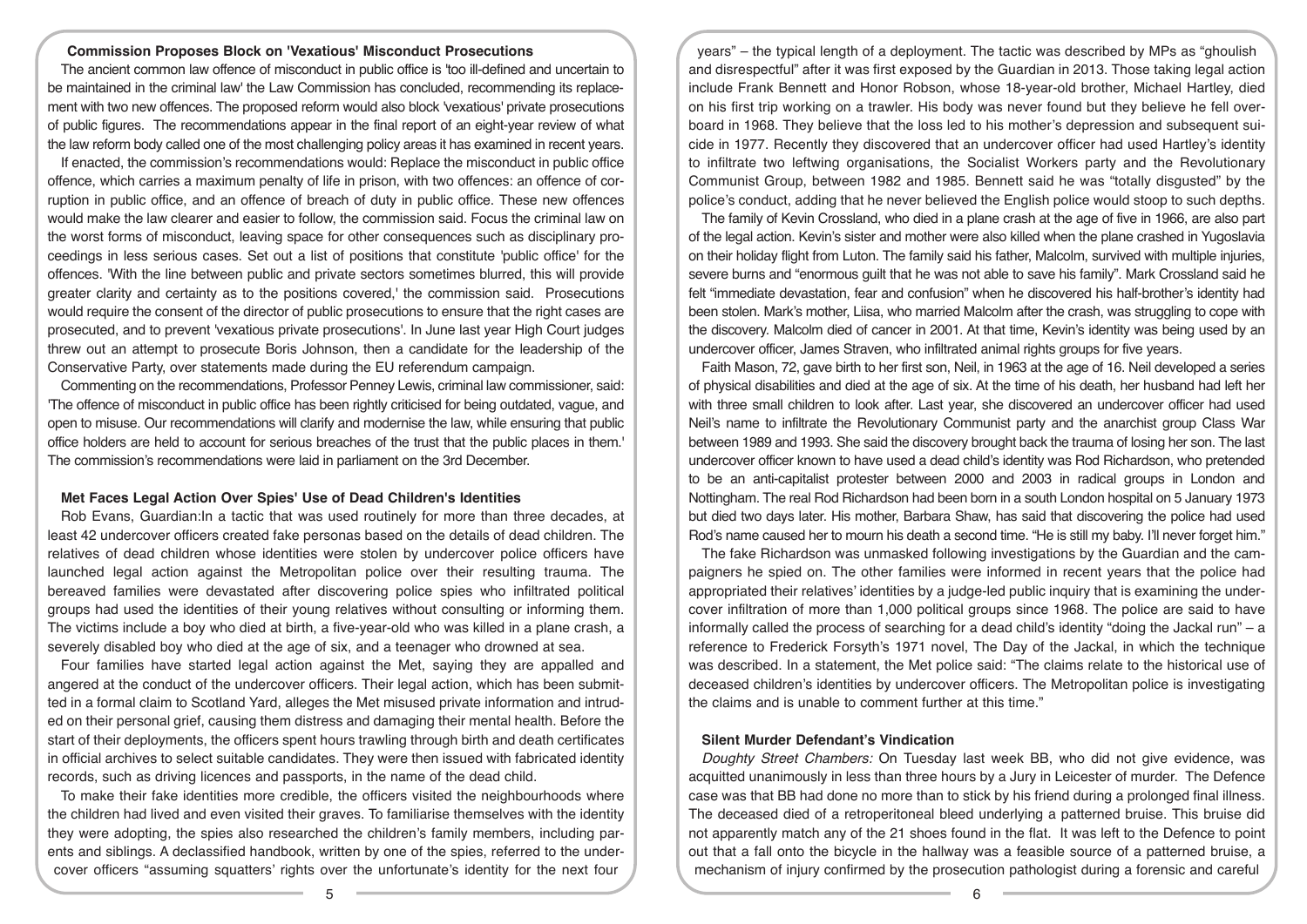cross-examination.The prosecution case relied on ear-witness evidence of a commotion in the flat of the deceased, which it suggested was evidence of an assault that caused the deceased's injury. What the ear-witnesses did not know was that the defendant was on the telephone at the time to the emergency services, seeking help for his friend. The defence played the 999 tape to the jury in evidence and in closing, commenting at every stage on the calmness of the defendant's manner, the significant distance between him and the deceased, and the fact that the deceased was clearly spontaneously crying out in pain (entirely consistently with his medical history as evidenced from his records).

## **Alabama Sued by DoJ Over 'Systematic' Violence in State Prisons**

*Guardian:* The US Department of Justice filed a lawsuit on Wednesday against Alabama over conditions in the state prisons, saying the state is failing to protect inmates from violence and excessive force at the hands of prison staff. The lawsuit alleges that conditions in the prison system – which the justice department called one of the most understaffed and violent in the country – are so poor that they violate the ban on cruel and unusual punishment and that state officials are "deliberately indifferent" to the problems. The lawsuit comes after the justice department twice released investigative reports that accused the state of violating prisoners' rights. The 24-page lawsuit said that conditions in Alabama prisons have gotten worse since the initial findings – with homicides increasing and prisons becoming even more overcrowded than in 2016 when the investigation was initiated.

"The Department of Justice conducted a thorough investigation of Alabama's prisons for men and determined that Alabama violated and is continuing to violate the constitution because its prisons are riddled with prisoner-on-prisoner and guard-on-prisoner violence. The violations have led to homicides, rapes, and serious injuries," Eric Dreiband, an assistant attorney general for the civil rights division, said in a statement announcing the lawsuit. Alabama had been in negotiations with the justice department since the first 2019 report in the hopes of staving off a lawsuit, but federal officials said the state had "failed or refused to correct" the unconstitutional conditions. The 24-page lawsuit said that conditions in Alabama prisons have gotten worse since the initial findings – with homicides increasing and prisons becoming even more overcrowded than in 2016 when the investigation was initiated. "The state of Alabama is deliberately indifferent to the serious and systematic constitutional problems present in Alabama's prisons for men," the lawsuit states.

The Alabama governor, Kay Ivey, said she was disappointed by the lawsuit. "This is disappointing news, as the state has actively been negotiating in good faith with the DoJ following the release of its findings letters. Out of respect for the legal process, we unfortunately cannot provide additional comment at this time," Ivey said in a statement. Ivey said she would continue to pursue plans to lease three mega-prisons that would be privately built, each capable of housing thousands of inmates. The governor said those plans "will go a long way in addressing the longstanding challenges faced by the Alabama department of corrections".

The justice department's 2019 report described a culture of violence across the state prisons for men with frequent rapes, beatings and fatal stabbings at the hands of fellow prisoners and a management system that undercounts homicides and fails to protect prisoners even when warned. The July report on excessive force noted that at least two inmates died at the end of 2019 after use of force by officers. It listed a litany of other incidents including a prison guard beating a handcuffed prisoner in a medical unit while shouting, "I am the reaper of death, now say my name!" as the prisoner begged the officer to kill him. The filing of the lawsuit was welcomed by advocacy groups, inmates and family members. Sandy Ray last year showed lawmakers a photo of the battered face of her

son Steven Davis as he lay in a hospital bed. Davis died in October 2019 after an altercation with corrections officers at William E Donaldson correctional facility. The DoJ July report, in an apparent reference to the death, said that officers "continued to strike the prisoner after he dropped any weapons and posed no threat". Ray said on Wednesday that she hoped the lawsuit "will help in bringing justice for Stevie". One inmate, speaking with the Associated Press by prison wall phone, was jubilant over word of the suit. "I'm ecstatic," said Kenneth Traywick, an Alabama prisoner who has worked for years as a prison reform advocate. Traywick, who normally operates under the pen name Swift Justice, founded an organization called Unheard Voices OTCJ and works with a group called the Free Alabama Movement to describe conditions behind bars. Calling from a wall phone inside Kilby prison, Traywick told the Associated Press that the lawsuit was a "long time coming".

Other groups said they hope the lawsuit will force Alabama to make overdue changes.

"It has been past time for reform, and it is shameful that our state leaders are once again being forced through litigation to do the right thing for the people of Alabama," JaTaune Bosby, executive director of the American Civil Liberties Union of Alabama, said in a statement. Carla Crowder, executive director of the Alabama Appleseed Center for Law & Justice, said she hopes that "our lawmakers will finally take this seriously and enact significant criminal justice reform". Alabama's attorney general, Steve Marshall, said the lawsuit disregards the "immense progress that the state has made in improving our prisons". "The state will not yield to this brazen federal overreach. We look forward to our day in court," Marshall said in an emailed response.

## **HMP Humber – Needs To Refocus On Rehabilitation**

HMP Humber, a large training prison in East Yorkshire, was found by inspectors from HM Inspectorate of Prisons (HMI Prisons) to have reacted quickly to minimise the spread of COVID-19. A reduction in the number of prisoners sharing cells helped control the spread and many of the 925 male prisoners were positive about the steps taken throughout the last seven months to keep them safe. At the time of the HMI Prisons scrutiny visit in October and November 2020, few staff had tested positive and no prisoners were currently positive. Social distancing was very difficult in some parts of the prison, however. Restrictions to the daily regime during the COVID-19 period meant that around three quarters of prisoners – those not in purposeful activity – spent 22.5 hours a day locked in their cells. Charlie Taylor, HM Chief Inspector of Prisons, said: "Senior managers had planned and taken some important steps towards recovery. However, they were frustrated at the slow pace of recovery set out by national guidance from HM Prison and Probation Service (HMPPS), which gave little room for local autonomy. In addition, plans for further recovery were in doubt following the start of a second national lockdown in the community. "For the majority not in an activity, they remained locked in the cell for 22.5 hours a day, and some of those we spoke to clearly described the detrimental impact this was having on their health and well-being." Inspectors noted that on Fridays, there was no outside exercise. This resulted in long periods (at least 40 hours) between Thursday afternoon and Saturday morning when prisoners were only out of their cells for a shower or cell clean and very short periods to collect meals.

Incidents of violence and self-harm had fallen considerably during the COVID-19 period. The number of times that force had been used against prisoners had also reduced since the end of March. Care for those at risk of self-harm was reasonable though inspectors were surprised to find that the formal Listener scheme – prisoners trained by the Samaritans to support other prisoners – had not been fully functioning since the end of March. Staff–prisoner interactions were positive and living conditions were decent and clean. Prisoners had good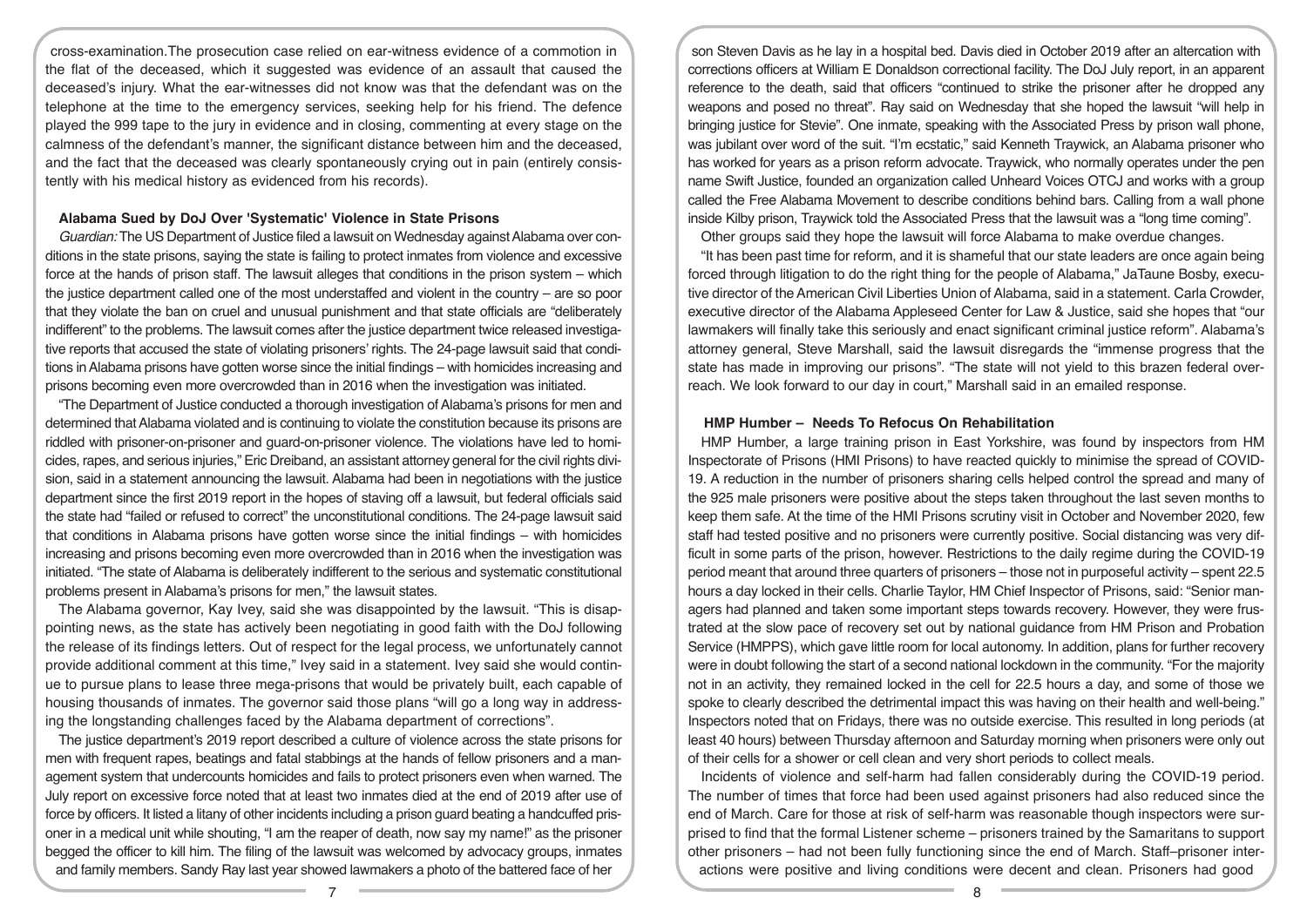access to essential items, and the regime was, on the whole, reliably delivered. The complaints process was a concern for inspectors, who found some serious complaints that had not been adequately dealt with. Social visits had restarted but would be suspended again following the imminent further restrictions in the community. Video calling was available, but the uptake was low. In-cell telephones provided a huge benefit for prisoners.

Mr Taylor said: "Before the pandemic and the introduction of the restricted regime, HMP Humber had had a clear focus on progression and rehabilitation. For a prison of this type, where prisoners are eager to progress, the loss of many of the rehabilitative tools was a huge frustration. The delivery of offending behaviour programmes had restarted, albeit only one-to-one, and the Hope unit (a small unit aimed at supporting indeterminate sentenced prisoners in their sentence progression) had continued to provide some important progression work throughout the restricted regime. "However, contact by prison offender managers with those on their caseload was variable. The quality of resettlement planning was poor, with resettlement plans still being developed with little direct engagement with the prisoner, either face-to-face or by telephone." "Managers, staff and prisoners had responded well to the pandemic some seven months ago and were still working hard to maintain an environment safe from COVID-19. At the time of our visit, it was unclear how the new restrictions in the community would affect the prison's pathway to recovery, but it is important that the prison delivers on the improvements we identify in this report, particularly in regaining a clear focus on rehabilitation and resettlement."

## **Minimum Jail Terms Extended from 30 to 40 years After Appeal**

*Daniel De Simone, BBC News:* Two serial rapists serving life sentences have had the minimum time they must spend in prison extended from 30 to 40 years by the Court of Appeal. Joseph McCann, 35, was jailed last year at the Old Bailey for 37 offences involving 11 women and children. Reynhard Sinaga, 37, was sentenced at Manchester Crown Court in January for 159 offences against 48 men. The judges rejected calls for whole-life jail terms, never successfully imposed in a non-homicide case. Such an order, meaning a life sentence with no minimum term, is usually reserved for certain types of murders, like those involving serial murder, child abduction or a terrorist motive. The attorney general referred McCann and Sinaga's convictions to the Court of Appeal after describing their original jail terms as "unduly lenient". Police now believe Sinaga committed offences against 206 men - 60 of whom remain unidentified.

Five senior judges - including the Lord Chief Justice Lord Burnett and the President of the Queen's Bench Division, Dame Victoria Sharp - heard the appeal in October at the Court of Appeal in London. Their judgement, published on Friday 11th December 2020, says they are "unable to accept the submission" that two offenders should have received a whole-life tariff. But, they add, in the "collective experience of this court the cases of McCann and Sinaga, albeit very different on their individual facts, come within the category of the most serious cases involving a campaign of rape to have been tried in England and Wales."

The judgement then alters the minimum terms for McCann and Sinaga to 40 years each, saying the "multiple life sentences remain and whether either is in fact ever released will depend upon the assessment of risk by the Parole Board at the end of the minimum terms". The ruling states that "neither man has shown any remorse and the long-term psychological damage for at least some of the victims in both trials is profound and will only be understood in the years to come". The judgement says it endorses the line of authority that does "not shut the door" to a whole-life tariff in a non-

murder case. Examples it gives include a "bomb planted on a commercial airliner" that fails to explode or intervention by the authorities that "prevents an act of mass-murder". The offending of McCann and Sinaga, "does not, in our judgement, call for either to receive a whole-life tariff", the ruling states. It adds: "This is not to minimise the seriousness of their offending but instead to ensure that the most severe sentence in our jurisdiction is reserved, save exceptionally, either for the most serious cases involving loss of life, or when a substantive plan to murder of similar seriousness is interrupted close to fulfilment." As of June this year there were 63 whole-life prisoners and an additional three life prisoners being treated in secure hospitals.

#### **Alarming': Female Prison Population Rises by 100,000 in Past Decade**

The number of women being jailed globally has increased by more than 100,000 in the past decade, despite international rules aimed at reducing the female prison population. New data released by Penal Reform International around the 10th anniversary of the "Bangkok Rules" adopted by the UN show there are now 741,000 women and girls in prison. "The number of women in prison globally is climbing at an alarming rate – even though they are typically convicted of low-level, nonviolent crime," said Olivia Rope, executive director of Penal Reform International. The organisation's research highlights a lack of progress, with women unduly imprisoned in numerous countries.

More than 80 organisations have signed a call to action for governments to fully implement the rules and review policies to reduce the number of women behind bars. "Shocking systemic cases of human rights violations, including violence and mistreatment, persist worldwide," said Rope. "Many women are deprived of essential health and rehabilitation services and face physical or sexual violence in prison." The Bangkok Rules were implemented to reduce the imprisonment of women by promoting noncustodial alternatives and addressing the causes of their offending. Yet over the past decade in every region except Europe, the numbers have risen.

Restrictions relating to the pandemic have further impinged on women's rights and access to justice. The suspension of visits in most prisons has prevented families from providing essential items, such as sanitary products, and supplemental food to provide adequate nutrition for pregnant women and breastfeeding mothers. "Covid-19 measures have had a devastating impact on women in prison, with many denied any contact with their children or excluded from emergency release programmes," said Rope.

The call to action highlights that many women – who represent between 2% and 9% of national prison populations – are imprisoned as a result of discrimination or crimes committed in poverty. Women are also disproportionately affected by punitive drug policies, with 35% in prison for drug-related offences compared with 19% of men. Gaby, who is from Mexico and grew up in a rural town blighted by the marijuana industry, was arrested for drug trafficking in 2012 and sentenced to 10 years in prison, despite having clear vulnerabilities. She was 12 when her father, who had emigrated, stopped sending money. She began transporting marijuana to Mexico City and was a victim of sexual violence, resulting in the birth of her first baby when she was 15. Following an abusive relationship she had a second child who was born with cerebral palsy, requiring lifelong care. Gaby, who was released in 2019, had asked the judge whether she could accompany her son to medical appointments and then return to prison. But her request was denied, meaning she had to make the heartbreaking decision to send him to a public institution to receive vital medical care.

"A high proportion of women in prison have a history of abuse and violence, increasing the risk of mental health issues," said Anand Grover, a member of the global commission on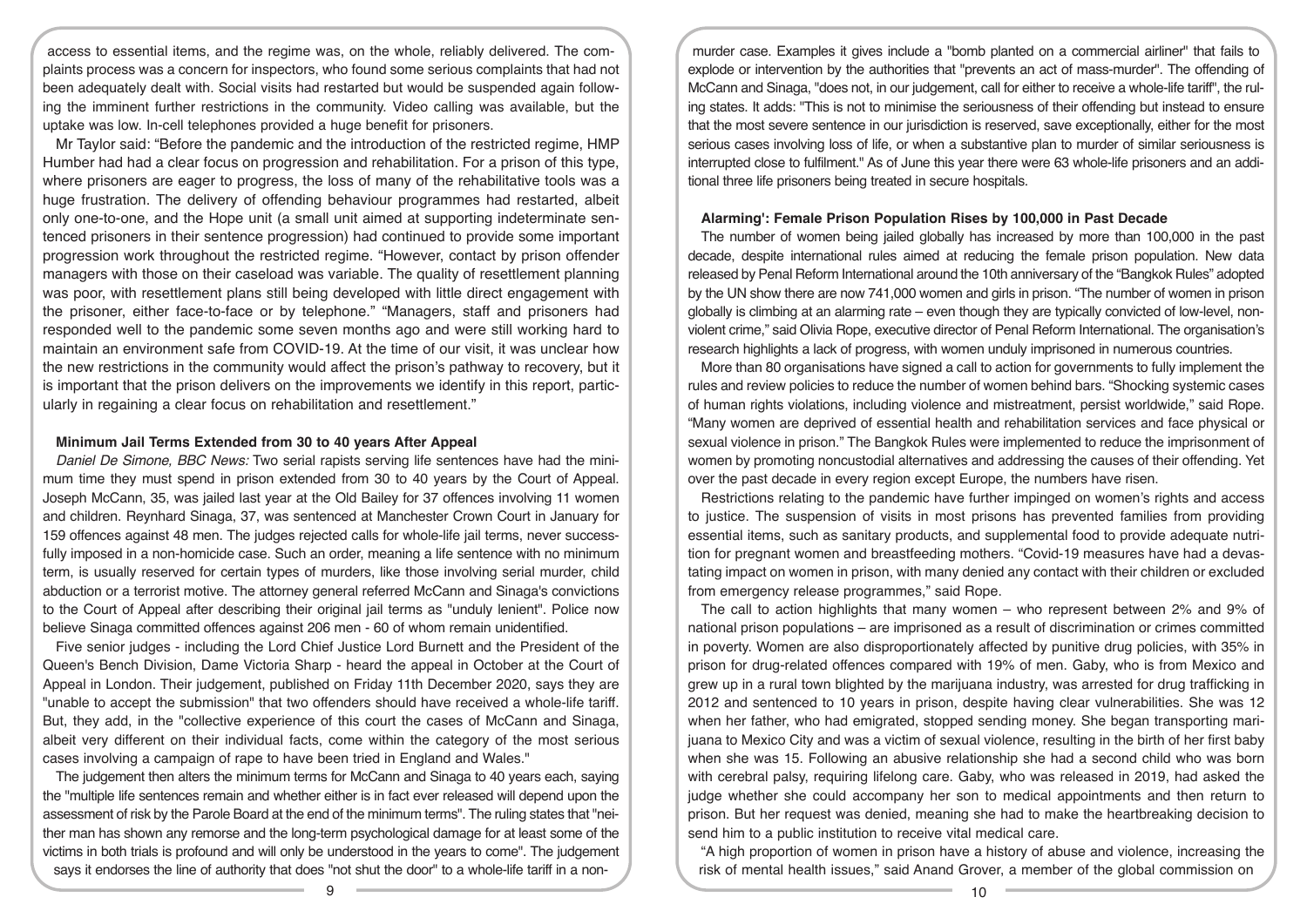drug policy and former UN special rapporteur on the right to health. "Women's specific needs are often ignored, revealing that gender inequality does not stop at the prison doors." Former prisoner Rosma Karlina, 43, from West Java in Indonesia, said: "Prison clearly doesn't provide a deterrence for people who use drugs. Inside, I accessed and used drugs without any fear of being caught. I didn't learn anything there." Karlina, who since her release has helped more than 40 women with their drug addictions, was arrested for possession of heroin in 2008. She spent more than three years in a severely overcrowded prison with 90 people sleeping in rooms designed for 45. She recalled: "Many female inmates were taken advantage of by the male inmates or prison guards. People were getting sick and dying due to [poor] health services." Ban Ki-moon, former secretary-general of the UN who helped steer the adoption of the Bangkok Rules when in post, said: "The rules promote alternatives to imprisonment for women, particularly in light of the health risks posed by Covid-19, governments must do more to make sure imprisonment is used as a last resort."

#### **6,000 Children a Year Denied Legal Aid**

Simran Kaur Ghotra, Justice Gap: At least 6,000 children have been denied legally-aided advice and representation every year since the 2013 legal aid cuts came into force, according to new research which found that the figure could be as high as 15,000. In a report released by the Children's Rights Alliance for England (CRAE) today, 90 children's charities warn that several serious children's rights issue must be urgently addressed by the UK Government to prevent worsening impacts on the most vulnerable children. The report, produced to inform the UN Committee on the Rights of Child, specifies 30 critical issues that must be addressed immediately. Despite some progress being underlined, the report concludes that children's rights and voices have been constantly overlooked by the Government and remains low on the political agenda. The report highlighted the impact of the 2013 legal aid cuts and their impact on children unlawfully excluded from schools, those involved in SEND appeals, care leavers and separated children in immigration cases once they turn 18. CRAE calls the 'Exceptional Case Funding ' regime, the so called safety net mechanism introduced in 2013 to allow funding for cases where human rights are breached, 'woefully inadequate'.

CRAE, which is part of the legal charity Just for Kids Law, highlight that the response to Covid-19 is a prime example of the way that the Government has failed to prioritise children's rights. According to the report, a tranche of emergency legislation and regulations was brought in during the pandemic without any parliamentary scrutiny, consultation period, or consultation with the Children's Commissioner, demonstrating the worrying absence of democratic scrutiny for children's rights. The report found that many regulations, such as the regulations on children social care, had 'significantly watered-down protections.' The Court of Appeal later found their adoption unlawful in Article 39 v the Secretary of State for Education. 'The findings of our report make for disheartening reading: children are being failed in many aspects of their lives and their rights are not being respected,' commented Louise King, CRAE's director. 'Children continue to be a low political priority, and this been exacerbated during the pandemic. The UK Government needs to take urgent action to embed children's rights into domestic law to ensure we don't fall further behind progress being made in Scotland and Wales and that children's rights are at the centre of the country's recovery from the pandemic.'

Key findings: Black children continue to suffer discrimination across many aspects of their lives; they are disproportionately represented in school exclusions and in the criminal justice

system. Children from minority ethnic backgrounds are more likely to receive harsher levels of punishment, and now make up more than half of the population of children in prison. The government has devised no strategy or targets to address this. Abuse and neglect of children is still on the rise, with the number of children subject to a child protection plan increasing from 50,310 children in 2016 to 52,330 children in 2019. Physical punishment of children is still legal in England in the home and private foster care whereas Scotland and Wales have made progress to ban physical punishment of children. Child criminal exploitation (CCE) is the most commonly reported type of exploitation. Around 90,000 children in England live in institutional settings and the Independent Inquiry into Child Sexual Abuse has heard extensive evidence of sexual abuse against children in these establishments. Child poverty is rising, with 4.2 million children living in poverty in the UK. Families in poverty are now in deeper poverty than five years ago. The economic impact of Covid-19 and Brexit is predicted to further increase child poverty.

The Government's punitive Hostile Environment has had an impact on the rights of children causing 215,000 undocumented children in the UK who face major barriers to regularising their status. Legal aid is still unavailable for many children and families. Since 2013, at least 6,000 children each year have been denied free legal advice representation. The CRAE report found that the Government has failed to prioritise children or their rights since 2016 when the UK was last examined. England has made no effort to incorporate the UN Convention on the Rights of the Child (UNCRC) into domestic law and refused to do so unlike Scotland. Notably, the report views Brexit as posing considerable risks to children's rights. It had failed to assure that it won't repeal the Human Rights Act, which has a risk of having serious implications for children's rights protections. The EU (Withdrawal) Act excluded the EU Charter of Fundamental Rights from being transposed into UK law, which provided specific rights to children that are absent in domestic law. 'Since the last UNCRC examination in 2016, child poverty has been rising, and as a result of Coronavirus things are likely to get worse for children and their families before they get better,' said Alison Garnham, chief executive of the Child Poverty Action Group. 'Without co-ordinated national action to tackle child poverty in the UK, a generation of children will be deprived of their basic rights to a safe and secure home, an adequate education, and a healthy childhood. This report sets out some of the key areas the UK government should focus on if they are serious about protecting children's rights in the UK. This starts with taking meaningful action to tackle child poverty.

#### **Trump Administration Puts Second Man to Death in Two Days**

Associated Press: The Trump administration continued its unprecedented series of post-election federal executions Friday 11th December 2020, by putting to death a Louisiana truck driver who abused and killed his two-year-old daughter. Alfred Bourgeois, 56, was pronounced dead at 8.21pm eastern time after receiving a lethal injection at the federal prison in Terre Haute, Indiana. His lawyers argued Bourgeois had an IQ that puts him in the intellectually disabled category, saying that should have made him ineligible for the death penalty under federal law. Victor J Abreu said it was "shameful" to execute his client "without fair consideration of his intellectual disability".

Bourgeois was the 10th federal death-row inmate put to death since federal executions resumed under Donald Trump in July after a 17-year hiatus. He was the second federal prisoner executed this week, with three more executions planned in January. Bourgeois met with his spiritual adviser on Friday as he sought to come to terms with the possibility of dying, and he was also praying, one of his lawyers, Shawn Nolan told the Associated Press just hours before the execution. "He certain-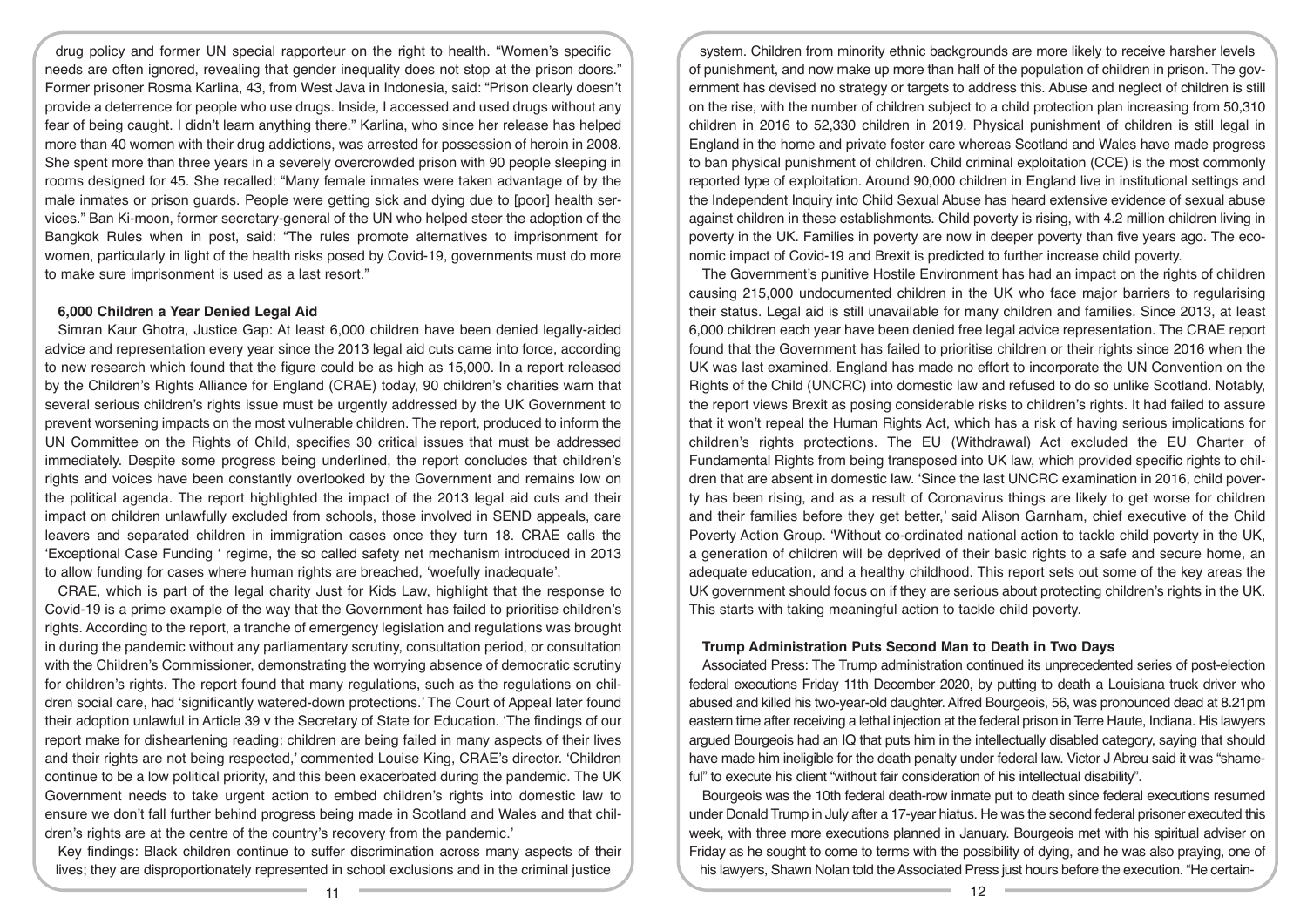ly doesn't want to die – and it's harder for him to grasp being killed by the federal government. But he does get it that this is bad." The attorney added: "He's praying for redemption." Bourgeois took up drawing in prison, including doing renditions of members of his legal team. Nolan said he had not been a troublemaker on death row and had a good disciplinary record. The last time the number of civilians executed federally reached double digits in a year was under President Grover Cleveland, with 14 in 1896. The series of executions under Trump since election day, the first in late November, also marks the first time in more than 130 years that federal executions have occurred during a lameduck period. Cleveland was also the last president to do that.

On Thursday 10th December 2020, Brandon Bernard was put to death for his part in a 1999 killing of a religious couple from Iowa after he and other teenage members of a gang abducted and robbed Todd and Stacie Bagley in Texas. The death of Bernard, who was 18 at the time of the killings, was a rare execution of a person who was in his teens when his crime was committed. Several high-profile figures, including Kim Kardashian West, appealed to Trump to commute Bernard's sentence to life in prison, citing, among other things, Bernard's youth at the time and the remorse he has expressed over years.

#### **Judges Told They Should Consider Previous Racial Bias Before Sentencing**

*Owen Bowcott, Guardian*: Guidelines for the offence of possessing a firearm without a certificate, judges and magistrates are reminded: "Sentencers should be aware that there is evidence of a disparity in sentence outcomes for this offence which indicates that a higher proportion of Black and Asian offenders receive an immediate custodial sentence than White offenders and that for Black offenders custodial sentence lengths have on average been longer than for White offenders."

Judges and magistrates are to be given explicit reminders for the first time in sentencing guidelines of the disparity in punishments being imposed by the courts on white, Asian and black offenders. The advice is included in formal directions circulated by the sentencing council to those on the bench about how they should assess penalties for firearm offences. The offences, which cover possession, discharge and manufacture of weapons, can result in a maximum prison term of up to 10 years. The eight new guidelines come into effect on 1 January. Judges and magistrates are asked to consider the culpability of offenders according to whether, for example, the gun was loaded, shots have been fired, if it was for criminal purpose and the harm caused to any victim.

But it is the inclusion of explicit reminders to judges and magistrates that the courts have in the past not achieved racial parity in the distribution of punishments that is highly unusual and novel. The note continues: "There may be many reasons for these differences, but in order to apply the guidelines fairly sentencers may find useful information and guidance … [in specific sections of] the Equal Treatment Bench Book." In another note, on possession of a prohibited weapon, the reminder states: "Sentencers should be aware that there is evidence of a disparity in sentence outcomes for this offence which indicates that where the minimum term applies, a higher proportion of White offenders receive a sentence below the mandatory minimum term, and as a result less severe sentences compared to Black, Asian and Other ethnicity offenders."

Explaining the reminders, the sentencing council said that while carrying out analysis for the guidelines its research revealed "disparities in sentence outcomes for some firearms offences based on ethnicity". The reminders, the council said, are an attempt to address that by "drawing sentencers' attention to evidence of sentencing disparities in specific offences as an integral part of the sentencing process". Similar reminders of ethnic inequality may be added to future sentencing council guidelines for other offences.

In 2017, a review by David Lammy QC, commissioned by the Ministry of Justice, highlighted bias against black and minority-ethnic suspects in the criminal justice system of England and Wales. Among possible reasons for disparities, the sentencing council said, may be the "significance given to previous convictions in sentencing firearms cases. "There is an overrepresentation of black, Asian and other ethnic groups at many stages throughout the criminal justice system compared to the White ethnic group which means that, for example, a black offender may have a more significant record than a White offender of the same age." Mrs Justice Maura McGowan, a member of the sentencing council, said: "Firearms have the potential to cause terrible harm – from severe injury or death to intense fear – and the courts rightly take these offences extremely seriously. We know that judges and magistrates will welcome guidelines in this difficult area of sentencing. "The new guidelines cover a range of offending relating to the possession, manufacturing and transferring of firearms and aim to provide a structured framework for courts to ensure a consistent approach to sentencing that meets the seriousness of the offending.

## **UNICEF Calls on UK to Ban Tasers and Spit-Hoods on Children**

Zaki Sarraf, Justice Gap: The use of tasers and spit-hoods on children in the UK should be banned, according to UNICEF. A spit-hood is a mesh bag, placed over the head of a detained individual by a police officer to stop them spiting or biting. The global humanitarian organization reports that police forces in the UK use them disproportionately on BAME children and the use of these tactics contravenes international children's rights standards. Between 2017 and 2018, BAME children accounted for almost three-quarters of spit hood use nationally by the Metropolitan police in London (73%). The Children's Rights Alliance for England (CRAE) stated that this statistic 'shows hugely disproportionate use of spit-hoods on BAME children given that they make up approximately 18 percent of the 10 to 17-year-old population.'

The latest statistics on police use of force, published by the Home Office for the period covering April 2018 to March 2019 showed that tasers were used 3,280 times against under-18 year-olds and used on children aged 11 or under on 29 occasions. In 2014, the UK government said that children would not be exempt from being subjected to taser if they posed a threat, despite concerns from the United Nations. In March 2020, the Home Office announced that police forces in England and Wales will receive £6.7m to purchase 8,155 tasers.

Unicef called for an increase in the age of criminal responsibility in England and Wales, just 10 years of age and one of the lowest in the world. Anna Kettley, the deputy executive director of programs and advocacy at UNICEF UK, said the youth justice system was 'failing in its duty to protect and uphold children's human rights – to keep them safe and protect them from harm. We need a system that upholds their rights and gives every child who comes into contact with the law the opportunity to positively turn their life around'.

#### **Reporting of Fatal Domestic Violence 'Seriously Inadequate', Warns Press Watchdog**

Noah Robinson, Justice Gap: Press coverage of cases of fatal domestic abuse was 'seriously inadequate' and often sought to justify the actions of perpetrators, according to the media reform group Hacked Off. A new report calls for the press standards code to be bolstered through the introduction of an enforceable clause to improve the quality of coverage. In 2018, the antidomestic violence campaigners Level Up highlighted misreporting and drafted guidelines to 'support journalists' to cover fatal domestic abuse cases. Despite the Independent Press Standards Organisation (IPSO) agreeing to publish the guidelines, Hacked Off pointed out